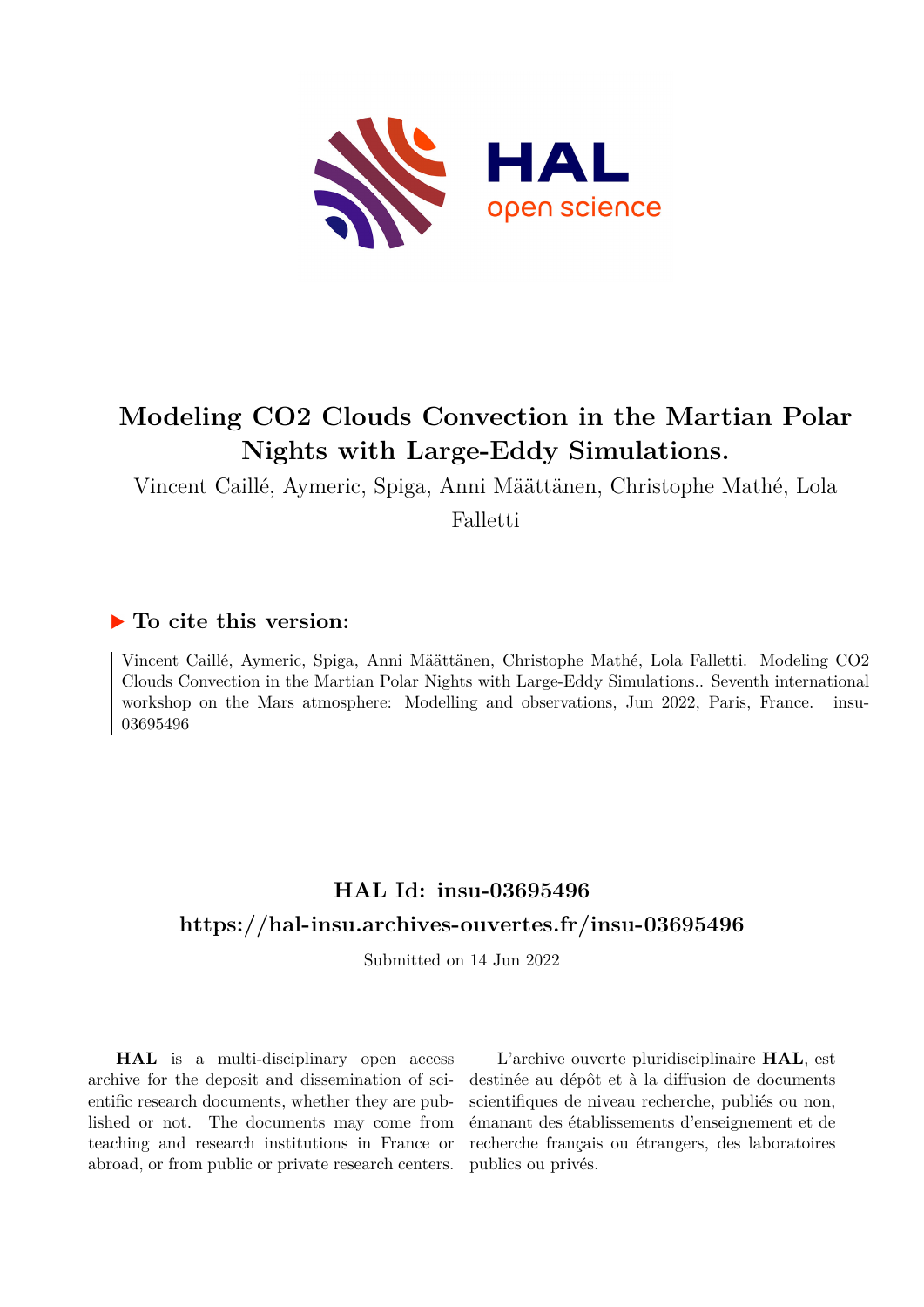### MODELING CO<sup>2</sup> CLOUDS CONVECTION IN THE MARTIAN POLAR NIGHTS WITH LARGE-EDDY SIMULATIONS.

V. Caillé, *LATMOS, Sorbonne Université, UVSQ Paris-Saclay, CNRS, Paris, France (vincent.caille@latmos.ipsl.fr)*, A. Spiga, *LMD/IPSL, Sorbonne Université, Paris, France - Institut Universitaire de France, France*, A. Määttänen, *LATMOS, Sorbonne Université, UVSQ Paris-Saclay, CNRS, Paris, France*, C. Mathé, *LATMOS, Sorbonne Université, UVSQ Paris-Saclay, CNRS, Paris, France*, L. Falletti, *LATMOS, Sorbonne Université, UVSQ Paris-Saclay, CNRS, Paris, France*.

#### Introduction

 $CO<sub>2</sub>$  is the main component of the Martian atmosphere. It condenses both at the surface as the polar caps and in the atmosphere as clouds. Clouds play a crucial role in the  $CO<sub>2</sub>$  cycle at different spatial scales, from nucleation to large clouds structure, but their modeling were restrained because of the lack of observations. However, around twenty years ago, the Mars Orbiter Laser Altimeter was the first instrument to observe  $CO<sub>2</sub>$  ice clouds and snowfall [Neumann et al., 2003, Ivanov and Muhleman, 2001] and gave, alongside Mars Climate Sounder observations, the only properties we have about polar  $CO<sub>2</sub>$  ice clouds. [Colaprete and Toon, 2002] were able to determine  $CO<sub>2</sub>$  ice clouds formation processes and required atmospheric conditions but did not study clouds dynamics. Both the scarcity of condensation nuclei in the mesosphere and the strong coupling between convective clouds dynamics and latent heat release led to rethink microphysical theories to match the observations. In particular,  $CO<sub>2</sub>$  theories should be adapted to the Martian atmosphere. Modeling convective clouds also imply that we need to use a very high resolution model due to the scale at which some phenomenon occur. It is the first time that the impact of latent heat release on polar clouds dynamics through  $CO<sub>2</sub>$  convection is studied with a modeling technique where convecting motions are resolved.

#### Model

We use a model made of physical parameterizations from the Mars Global Climate Model (MGCM) developed at the Laboratoire de Météorologie Dynamique (LMD) coupled to a dynamical core from the Weather Research and Forecast (WRF) hydrodynamical solver [Skamarock and Klemp, 2008]. Domain size, spatial and temporal resolutions are fixed to run WRF in idealized Large-Eddy Simulations (LES) mode [Spiga and Forget, 2009, Spiga et al., 2017]. Principle of LES is to solve the Navier-Stokes equation at a high enough resolution filtering the smallest length scales to resolve the largest turbulent eddies, and thus the latent heat release. Initial profile is a flat plain with periodic borders along the two horizontal axis. A new model of  $CO<sub>2</sub>$  ice clouds microphysics, developed at LATMOS [Listowski et al., 2012, Listowski et al., 2013] has been coupled to the MGCM (Määttänen & al., 2022 ; see abstract Mathé & al. in this conference). This notably includes nucleation of  $CO<sub>2</sub>$  on both water ice nuclei and dust particles, accounting for sedimentation and atmospheric conditions being impacted by condensation/evaporation. We adapted this coupling for the LES mode by adapting mass and available  $CO<sub>2</sub>$  calculation formulas and the required list of tracers transported by the resolved convective dynamics.

Model is here thought to run idealized simulations. The horizontal domain is set up as a 60x60 grid with a 50m step in both directions. Top of the model is 8000m above ground with 60 vertical layers. We run the model on a typical polar night initial profile obtained from the MGCM, thus a near-saturation initial temperature profile. Thermal inertia and albedo used for surface temperature calculations are respectively fixed at 260  $J.m^{-2}$ .K<sup>-1</sup>.s<sup>-1/2</sup> and 0.26. A thermal perturbation is added in the atmosphere, around 2000m, to eventually trigger  $CO<sub>2</sub>$  condensation. We refer to our perturbation with the chosen delta of potential temperature, at the center of the perturbation. Potential temperature gradually decreases from the center in every directions. First simulations are made with no environment horizontal winds.

#### Simulations

Our reference run uses a perturbation of -2K (fig 1), what seems to be realistic in agreement with [Hu et al., 2012] temperature profiles in the polar night and could potentially be caused by gravity waves. We will show that this perturbation is enough to form a  $CO<sub>2</sub>$  ice cloud. Latent heat released by the phase change end up being important enough to warm up the atmosphere and trigger a convective upward movement (fig 3). "Strength " of the convection is quantified by analysing the associated vertical winds (fig 4). Because the condensation is more important at the center of the perturbation, the cloud is quickly distorted (fig 2).  $CO<sub>2</sub>$  precipitation can also be observed in our simulation.

We then study the impact of certain parameters on  $CO<sub>2</sub>$  condensation and cloud convection. A colder ini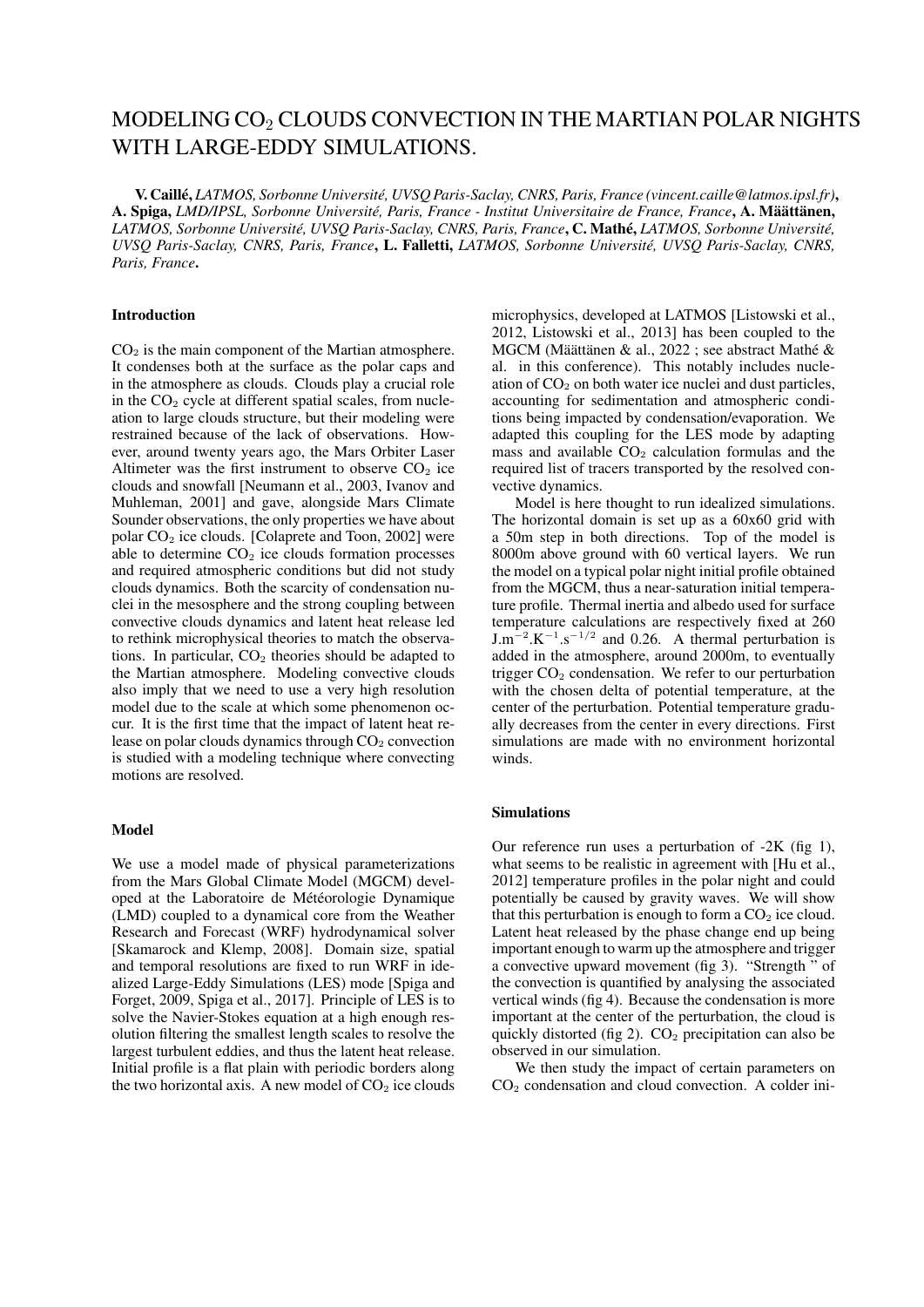tial perturbation leads to more  $CO<sub>2</sub>$  condensing into the cloud. The cloud seems to be heavier and slightly move downward before the latent heat release is strong enough to trigger the upward convection. Convection does not seem to be stronger for a colder perturbation, ie the cloud does not reach a higher altitude. However, temperature of the perturbation seems to play an important role on the timescale, convection starting faster for a colder perturbation. Perturbation temperature is then pushed to extreme and unrealistic values to reveal eventual model numerical limits. We also study the impact of modifying the initial dust profile or activating the horizontal winds.

#### Acknowledgements

We thank the Agence National de la Recherche for funding (projet MECCOM, ANR-18-CE31-0013). This work was performed using HPC computing resources from GENCI-CINES (Grant 2021-A0100110391), and resources at the ESPRI mesocentre of the IPSL institute

#### Figures



Figure 1: Initial potential temperature profile (pressure against east-west axis), from a north polar night with a perturbation of -2K around 2000m



Figure 2:  $CO<sub>2</sub>$  ice mixing ratio profile at 500s (pressure against east-west axis). Cloud moved upward because of the convection, that also changed its global form by not being as important at the center and at the borders.



Figure 3:  $CO<sub>2</sub>$  ice mixing ratio for a -2K simulation, altitude against time,  $CO<sub>2</sub>$  cloud starts forming instantaneously. Values are averaged on the center of the perturbation layers. Convection and precipitation can be observed.



Figure 4: Vertical wind for a -2K simulation, altitude against time. Positive winds starting around 200s and ending around 500s are responsible for the cloud convection.